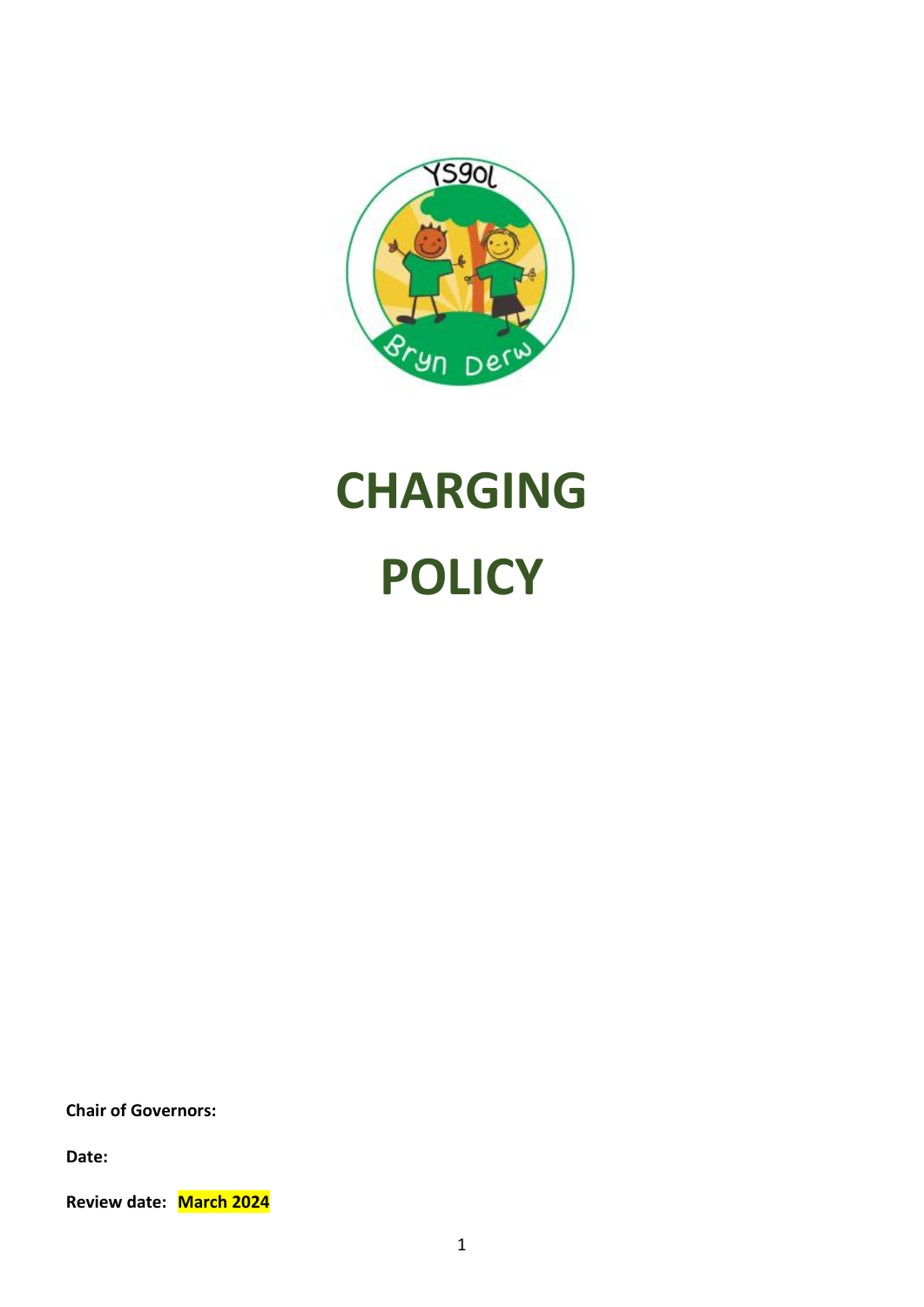# **Policy on Charging for School Activities**

#### **Contents**

- Introduction
- School Trips
- Examinations/Accreditation Schemes
- Finished Materials
- Music Tuition
- Therapy Interventions
- Damage/Loss to Property
- Voluntary Contributions
- Lettings
- Financial Support (Remissions)
- Review

#### **Introduction**

Section 457 of the Education Act 1996 requires the Governing Body of any maintained school to adopt a policy on charging and remission arrangements for school activities.

The principal circumstances in which charging is permissible under the Education Act 1996 are as follows:

# **School Trips**

**DAY TRIPS** – No charge will be levied in respect of school trips that are a necessary part of the curriculum.

A charge up to the cost of the activity i.e. entrance fees will be levied in respect of school trips that take place during school hours and are an enhancement to the National Curriculum.

**ACTIVITIES AT SCHOOL OUTSIDE NORMAL SESSIONS TIMES** – No charge will be made for activities outside school hours that are part of the national curriculum or religious education, or that form an essential part of the syllabus for an accredited qualification.

For all other activities outside school hours, the Governing Body reserves the right to charge up to the cost of the activity.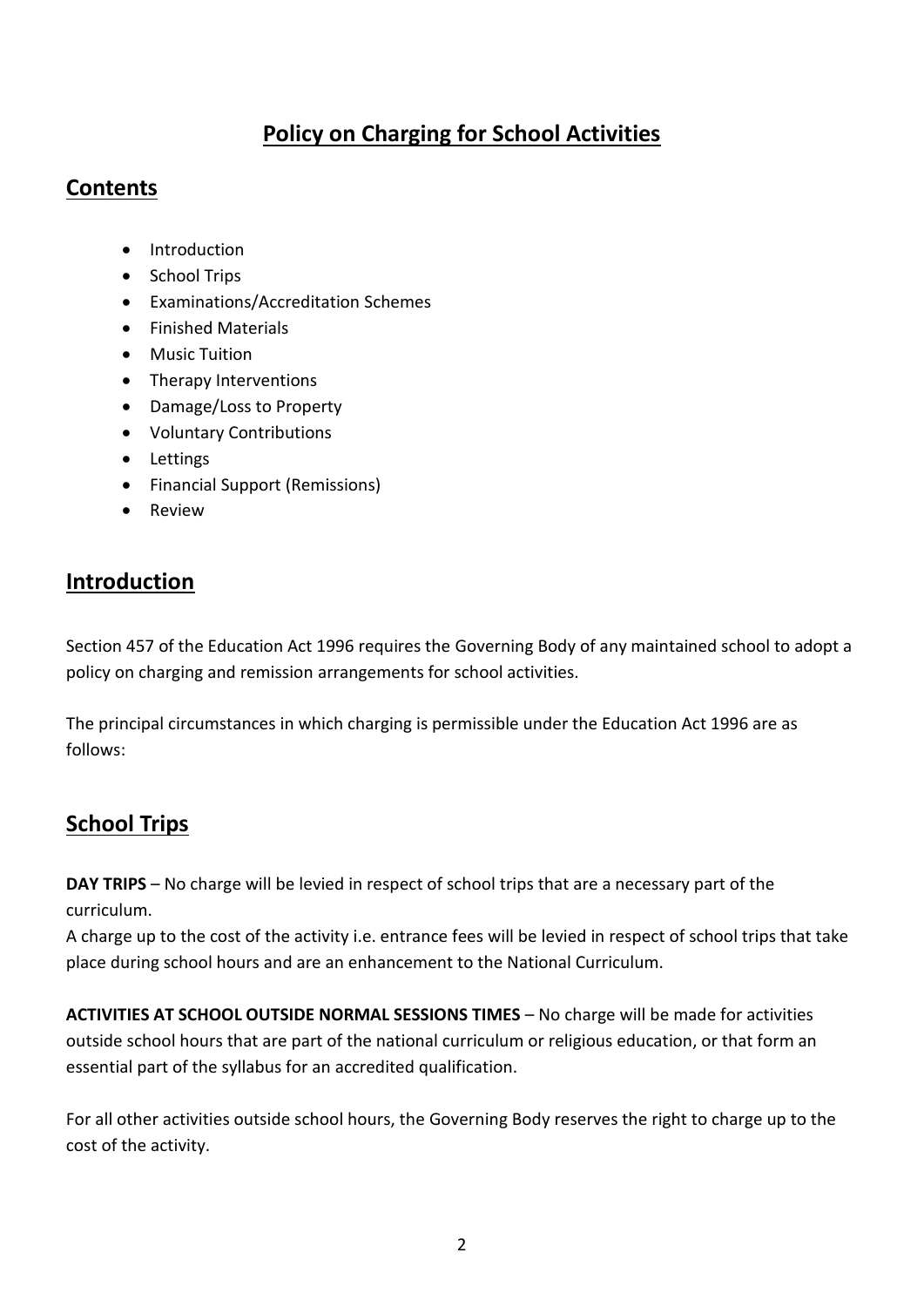**RESIDENTIAL (ESSENTIAL)** – For residential trips which are essential to the National Curriculum, statutory RE or in preparation for accredited examinations, a charge will be levied for board and lodging.

**RESIDENTIAL (NON-ESSENTIAL)** – For residential trips which are not essential to the National Curriculum, statutory RE or in preparation for prescribed examinations a charge will be levied for board and lodging, activities & transport

#### **Examinations/Accreditation Schemes**

The Governing Body reserves the right to levy charges in respect of the following:

- a) Where a parent (or pupil of 18+) asks for an examination result to be re-scrutinised and a charge is made by the examining board for this service.
- b) Where a parent (or pupil of 18+) requests copies of scripts from examination boards.
- c) Where the Governing Body agrees to enter a pupil for an accredited qualification examination for which he or she has not been prepared by the school.
- d) When a parent (or pupil of 18+) requests a second or subsequent re-sit of an examination component.
- e) Where a pupil, with parental agreement, is entered for an examination for a non-accredited qualification.
- f) Where a pupil fails, without good reason, to complete the requirements of any public examination (including failure to attend an examination without an approved reason) where the school paid or agreed to pay the entry fee.

The charges levied in a) to f) above will be the cost of the examination entry fee plus appropriate administration costs.

g) If a pupil is prepared outside school hours for an examination that is not set out in regulations, a charge will be levied for tuition and other costs.

# **Finished Materials**

Where a pupil or parent wishes to retain items produced as a result of art or design and technology, a charge may be levied for the cost of the materials used.

# **Music Tuition**

The Governing Body reserves the right to levy charges in respect of individual music tuition, and group tuition up to and including 4 persons, if the teaching is not an essential part of either the national curriculum or an accredited qualification syllabus being followed by the pupil.

# **Therapy Interventions**

The Governing Body support the school in the provision of purposeful enhanced therapy interventions which may include Rebound Therapy, Music Therapy, Speech and Language Therapy, Pet Therapy, Lego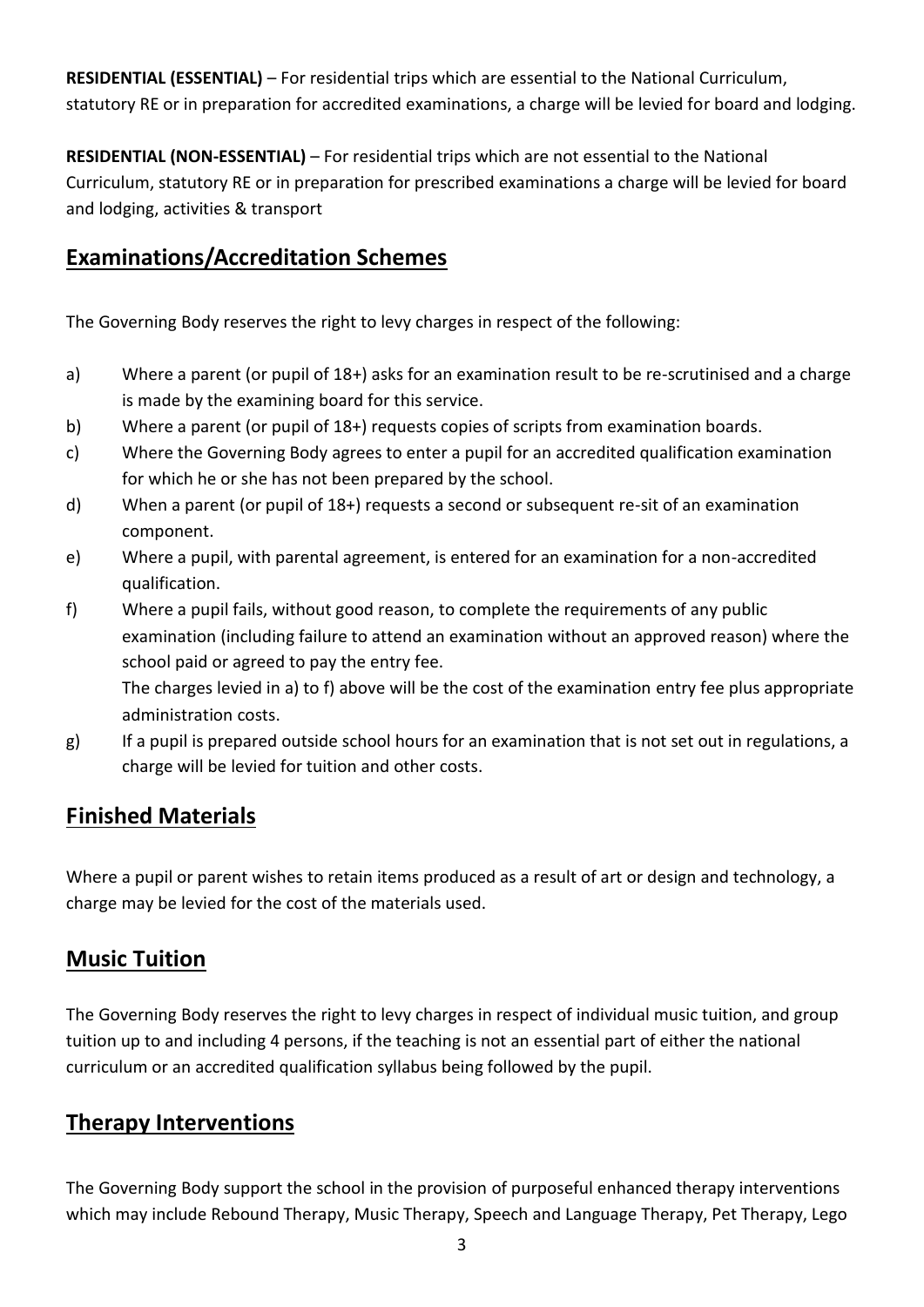Therapy amongst others. These therapies, paid from the school budget and additional grants, are targeted according to SLT priorities and knowledge of pupil need. Pupil access to these may be on a carousel basis. These interventions are not designed or intended to replace any similar interventions paid for by either NCC or families of individual pupils.

#### **Damage / Loss to Property**

The Governing Body reserves the right to levy a charge in respect of wilful damage, neglect or loss of school property and/or third party property (including premises, furniture, equipment, books or materials), the charge to be the cost of replacement or repair, or such lower cost as the Headteacher may decide.

# **Voluntary Contributions**

Where the school cannot levy charges and it is not possible to make these additional activities within the resources ordinarily available to the school, the school may request or invite parents to make a contribution towards the cost of the activity/transport. Pupils will not be treated differently according to whether or not their parents have made any contribution in response to the request or invitation. Where, however, there are not enough voluntary contributions to make the activity possible, then it will be cancelled.

#### **Lettings**

Refer to the school's Lettings Policy and the scale of charges determined annually by the Governing Body.

# **Financial Support (Remissions)**

If a pupil is in receipt of Free School Meals or the parent/guardian of a pupil is in receipt of the following benefits (or their equivalent):

- Income support
- Income based jobseekers' allowance
- The guarantee element of state pension
- Universal credit
- Income related Employment and Support Allowance
- Support under Part VI of the Immigration and Asylum Act 1999
- Child Tax Credit provided that they do not also receive Working Tax Credit).

the Governing Body may take the decision to make a part or full contribution to the charges in respect of a pupil, if it feels it is reasonable in the circumstances, in the following matters:

- a) Music tuition
- b) Residential cost of trips